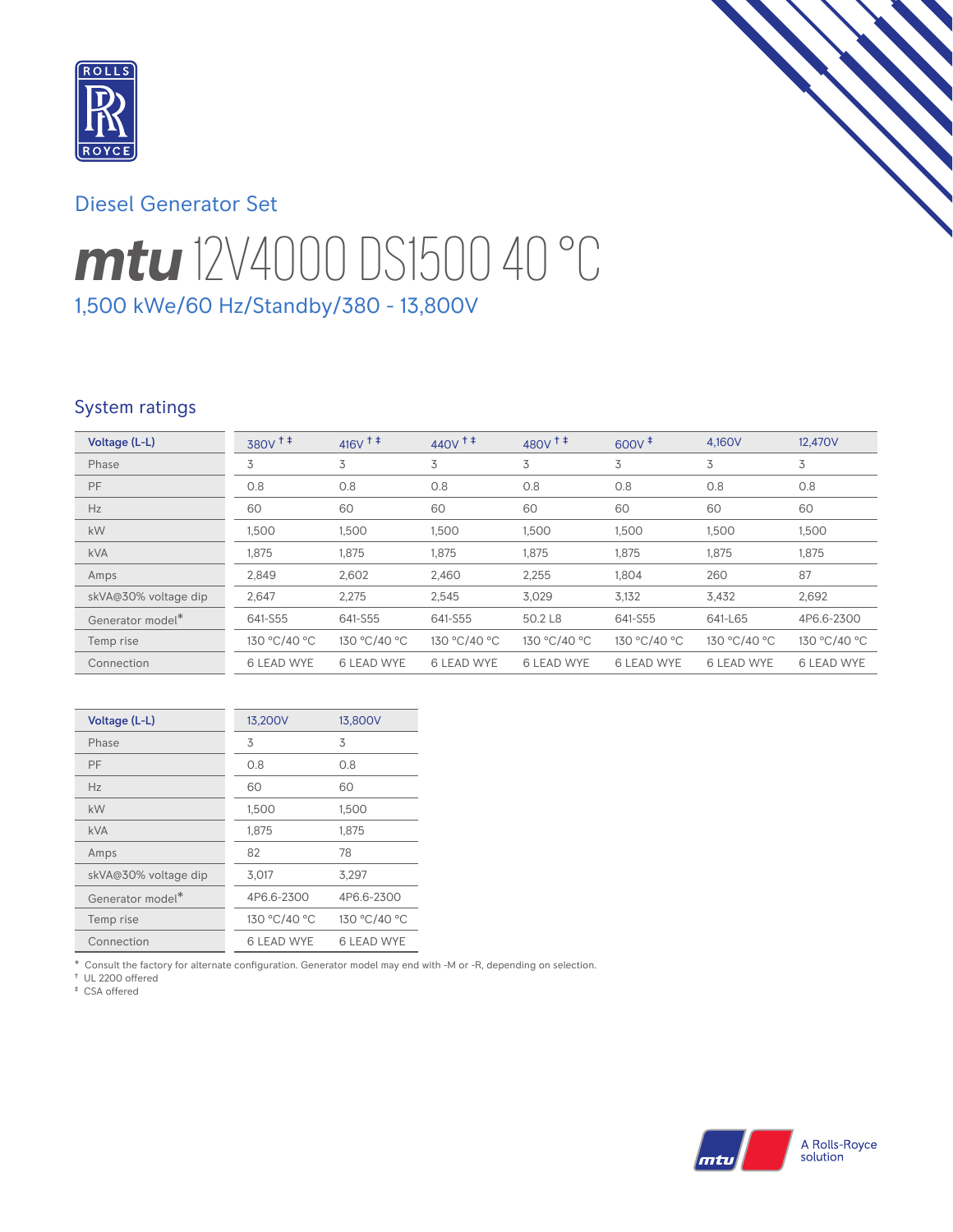### Certifications and standards

#### — Emissions

- EPA Tier 2 certified
- Generator set is designed and manufactured in facilities certified to standards ISO 9001:2008 and ISO 14001:200
- UL 2200 optional (refer to *System ratings* for availability)
- CSA optional (refer to *System ratings* for availability)
	- CSA C22.2 No. 100
	- CSA C22.2 No. 14

### Standard features \*

- Single source supplier
- Global product support
- Two (2) Year/3,000 Hour Basic Limited Warranty
- 12V4000 diesel engine
	- 57.2 liter displacement
	- Common rail fuel injection
- 4-cycle
- Complete range of accessories
- Cooling system
	- Integral set-mounted
	- Engine-driven fan
	- Fan belt auto-tensioner

### Standard equipment \*

#### Engine

- Air cleaners
- Oil pump
- Oil drain extension and shut-off valve
- Full flow oil filter
- Closed crankcase ventilation
- Jacket water pump
- Inter cooler water pump
- Thermostats
- Blower fan and fan drive
- Radiator unit mounted
- Electric starting motor 24V
- Governor electronic isochronous
- Base structural steel
- SAE flywheel and bell housing
- Charging alternator 24V
- Battery box and cables
- Flexible fuel connectors
- Flexible exhaust connection
- EPA certified engine
- After-treatment ready DPF/SCR factory-supplied

#### **Generator**

- NEMA MG1, IEEE, and ANSI standards compliance for temperature rise and motor starting
- Sustained short circuit current of up to 300% of the rated current for up to 10 seconds
- Self-ventilated and drip-proof
- Superior voltage waveform
- Performance Assurance Certification (PAC)
	- Generator set tested to ISO 8528-5 for transient response
	- Verified product design, quality and performance integrity
	- All engine systems are prototype and factory tested
- Power rating
	- Accepts rated load in one step per NFPA 110
	- Permissible average power output during 24 hours of operation is approved up to 85%
- Generator
	- Brushless, rotating field generator
	- 2/3 pitch windings
	- Permanent Magnet Generator (PMG) supply to regulator
- 300% short circuit capability
- Digital control panel(s)
	- UL recognized, CSA certified, NFPA 110
	- Complete system metering
	- LCD display
- Digital, solid state, volts-per-hertz regulator
- Brushless alternator with brushless pilot exciter
- 4 pole, rotating field
- 130 °C maximum standby temperature rise
- 1-bearing, sealed
- Flexible coupling
- Full amortisseur windings
- 125% rotor balancing
- 3-phase voltage sensing
- $\pm$  0.25% voltage regulation no load to full load
- 100% of rated load one step
- 5% maximum total harmonic distortion

#### Digital control panel(s)

- Digital metering
- Engine parameters
- Generator protection functions
- Engine protection
- CANBus ECU communications
- Windows®-based software
- Multilingual capability
- Communications to remote annunciator
- Programmable input and output contacts
- UL recognized, CSA certified, CE approved
- Event recording
- IP 54 front panel rating with integrated gasket
- NFPA 110 compatible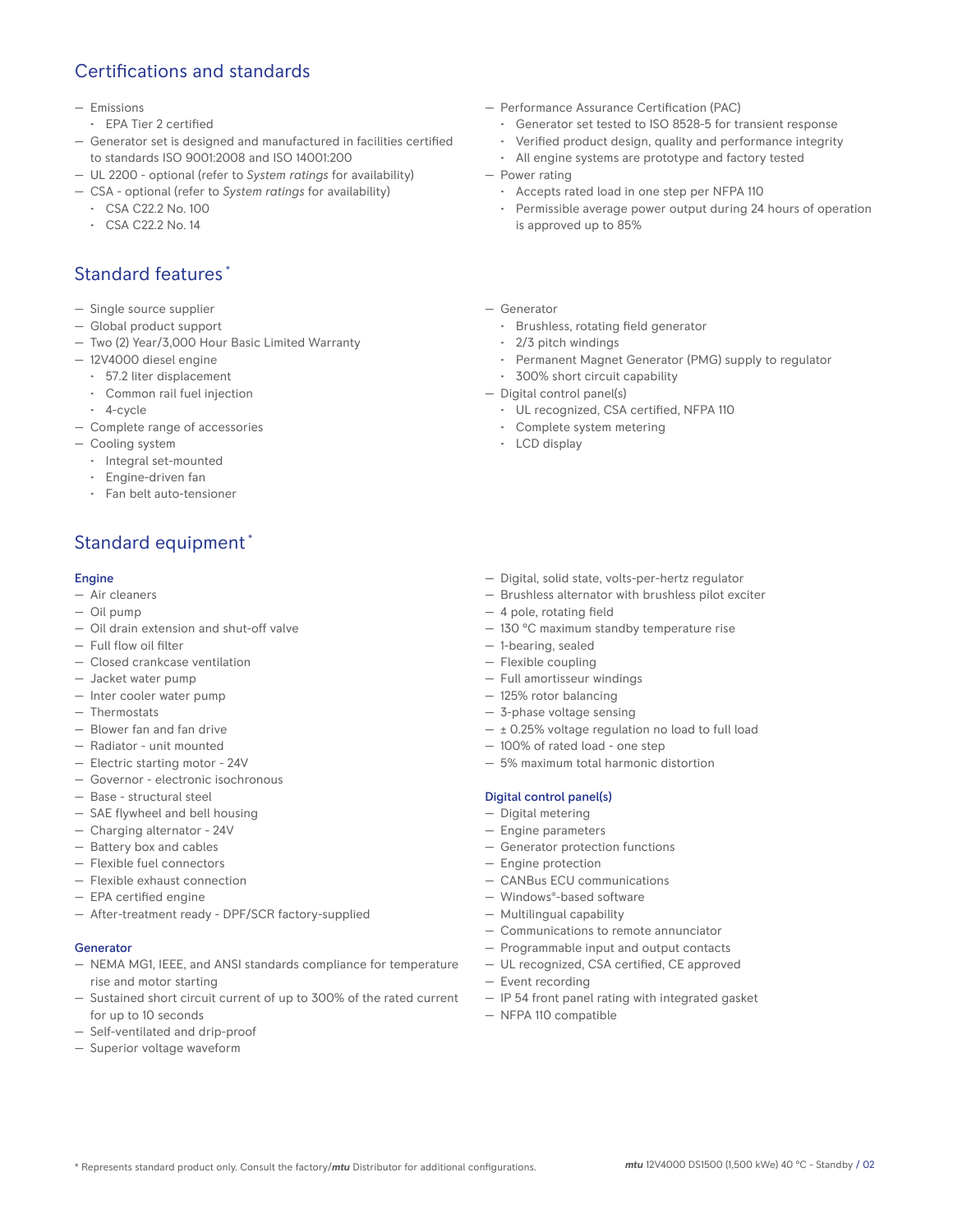### Application data

#### Engine

| Manufacturer                         | mtu                           |
|--------------------------------------|-------------------------------|
| Model                                | 12V4000G75S                   |
| Type                                 | 4-cycle                       |
| Arrangement                          | $12-V$                        |
| Displacement: $L$ (in <sup>3</sup> ) | 57.2 (3,491)                  |
| Bore: cm (in)                        | 17(6.69)                      |
| Stroke: cm (in)                      | 21(8.27)                      |
| Compression ratio                    | 16.5:1                        |
| Rated rpm                            | 1,800                         |
| Engine governor                      | electronic isochronous (ADEC) |
| Maximum power: kWm (bhp)             | 1,638 (2,197)                 |
| Steady state frequency band          | ± 0.25%                       |
| Air cleaner                          | dry                           |
| Liquid capacity                      |                               |

| Total oil system: L (gal)             | 260 (68.7) |
|---------------------------------------|------------|
| Engine jacket water capacity: L (gal) | 160(42.3)  |
| After cooler water capacity: L (gal)  | 40 (10.6)  |
| System coolant capacity: L (gal)      | 693 (183)  |

#### Electrical

| Electric volts DC                                            | 24    |
|--------------------------------------------------------------|-------|
| Cold cranking amps under -17.8 $^{\circ}$ C (O $^{\circ}$ F) | 2.800 |
| Batteries: group size                                        | 8D    |
| Batteries: quantity                                          |       |
|                                                              |       |

#### Fuel system

| $1$ ust ayatem                 |                                 |
|--------------------------------|---------------------------------|
| Fuel supply connection size    | #16 JIC $37^\circ$ female       |
|                                | 1" NPT adapter provided         |
| Fuel return connection size    | $\#$ 16 JIC 37 $\degree$ female |
|                                | 1" NPT adapter provided         |
| Maximum fuel lift: m (ft)      | 1(3)                            |
| Recommended fuel               | diesel #2                       |
| Total fuel flow: L/hr (gal/hr) | C/F                             |
|                                |                                 |

#### Fuel consumption

| <b>DEF</b> consumption                 |  |
|----------------------------------------|--|
| At 50% of power rating: L/hr (gal/hr)  |  |
| At 75% of power rating: L/hr (gal/hr)  |  |
| At 100% of power rating: L/hr (gal/hr) |  |

| At 100% of power rating: L/hr (gal/hr)                     | 18.1(4.8)     |
|------------------------------------------------------------|---------------|
| At 75% of power rating: L/hr (gal/hr)                      | 14.5(3.8)     |
| At 50% of power rating: L/hr (gal/hr)                      | 8.3(2.2)      |
| Cooling - radiator system                                  |               |
| Ambient capacity of radiator: °C (°F)                      | 40 (104)      |
| Maximum restriction of cooling air: intake                 |               |
| and discharge side of radiator: kPa (in. H <sub>2</sub> O) | 0.12(0.5)     |
| Water pump capacity: L/min (qpm)                           | 1.067 (282)   |
| After cooler pump capacity: L/min (qpm)                    | 583 (154)     |
| Heat rejection to coolant: kW (BTUM)                       | 640 (36.396)  |
| Heat rejection to after cooler: kW (BTUM)                  | 505 (28,719)  |
| Heat radiated to ambient: kW (BTUM)                        | 155.2 (8.828) |
| Heat radiated to ambient EGAT: kW (BTUM)                   | 110 (6.256)   |
| Fan power: kW (hp)                                         | 47.5 (63.7)   |

#### Air requirements

| Aspirating: *m <sup>3</sup> /min (SCFM)                                                      | 162 (5,721)    |
|----------------------------------------------------------------------------------------------|----------------|
| Air flow required for radiator<br>cooled unit: *m <sup>3</sup> /min (SCFM)                   | 1,832 (64,678) |
| Remote cooled applications; air flow required for                                            |                |
| dissipation of radiated generator set heat for a                                             |                |
| maximum of 25 °F rise: *m <sup>3</sup> /min (SCFM)                                           | 568 (20,156)   |
| - With EGAT                                                                                  | 969 (34,438)   |
|                                                                                              |                |
| * Air density = 1.184 kg/m <sup>3</sup> (0.0739 lbm/ft <sup>3</sup> )                        |                |
| <b>Exhaust system</b>                                                                        |                |
| Gas temperature after turbo (fuel stop power): °C (°F)                                       | 415 (779)      |
| Gas temperature after EGAT (fuel stop power): °C (°F)<br>Gas volume at exhaust temperature   | 385 (725)      |
| (fuel stop power): m <sup>3</sup> /min (CFM)                                                 | 372 (3,137)    |
| Maximum allowable back pressure: kPa (in. H <sub>2</sub> 0)                                  |                |
| - After EGAT                                                                                 | 3(12.1)        |
| - Total (after engine)                                                                       | 19.5(78.4)     |
| Emission reducing agent system (DEF)*                                                        |                |
| Pressure (Pmin) at customer interface (pre-feed                                              |                |
| module), minimum: kPa (in. H <sub>2</sub> O)                                                 | 60 (241)       |
| Pressure (Pmax) at customer interface (pre-feed                                              |                |
| module), maximum: kPa (in. H <sub>2</sub> O)                                                 | 150 (603)      |
| Volume flow (Vmin) at customer interface                                                     |                |
| (pre-feed module), minimum: L/min (qpm)                                                      | 1.5(.40)       |
| Volume flow (Vmax) at customer interface                                                     |                |
| (pre-feed module), maximum: L/min (gpm)                                                      | 2(.53)         |
| Temperature of reducing agent (RA) feed line,                                                |                |
| maximum: °C (°F)                                                                             | 45 (113)       |
| Pressure of DEF return line, maximum: kPa (in. H <sub>2</sub> 0)                             | 150 (603)      |
| Volume flow of return line (Vmax), maximum:                                                  |                |
| $L/min$ (gpm)                                                                                | 2(.53)         |
| Temperature of reducing agent (RA) return line                                               |                |
| (at Tmax feed line), maximum: °C (°F)                                                        | 60 (140)       |
| Height of module frame (distributor unit DU) above<br>pre-feed module (PFM), maximum: m (ft) | 5(25)          |
| Height of pre-feed module (PFM) above tank,                                                  |                |
| maximum: m(ft)                                                                               | 3(15)          |
|                                                                                              |                |

\* For additional System Information, refer to:

- Assembly Instructions M060807

- Operation Manual MS15065

400 (106) 299 (79) 214 (56)